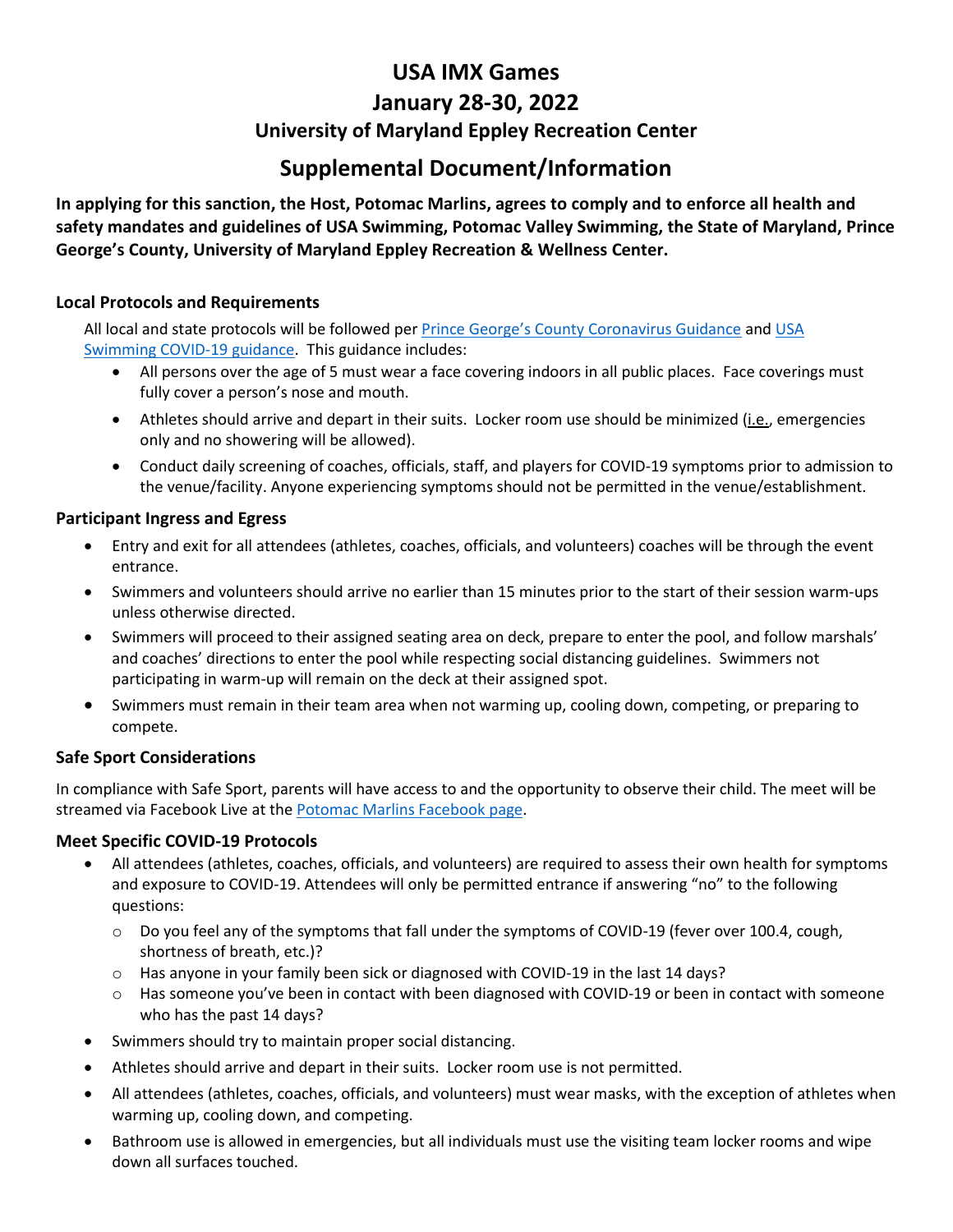- Total number of athletes is limited to 800 per session.
- One-way traffic will be maintained on the pool deck. Swimmers will leave their assigned spot, walk along the turn (diving boards) end of the pool, down the lane 1 side of the pool, stage along the lane 1 side of the pool deck and continue behind the blocks. See attached diagram. Athletes swimming in the deep pool, will enter the bulkhead from lane 1 and exit after their heat towards lane 8. Athletes swimming in the shallow pool, will stage behind their respective lanes and will exit the area at the conclusion of their race towards lane 8. Athletes will only be permitted to stage for their heats 2 heats a time.
- For warm-ups, swimmers will be assigned to one of two warm-up groups, no more than 12 swimmers per lane. Each group will have 25-30 minutes to warm-up.
- Swimmers will proceed to their assigned seating area, prepare to enter the pool, and follow marshals' and coaches' directions to enter the pool while respecting social distancing guidelines. Swimmers not participating in warm-up will remain on the deck at their assigned spot.
- Coaches and Marshals will monitor warm-up lanes to ensure no more than 12 swimmers are in a lane at once.
- Swimmers will wear their masks until they reach the starting blocks. They will hang their mask on the plastic "tree" behind the starting block just prior to competing. They will put their mask back on before leaving the starting area.
- Additional sanitation will take place as well as sanitation stations will be available in various locations throughout the facility.
- UV Light is used along with chlorine to disinfect the water constantly.
- At this time, spectators will not be permitted. The meet will be streamed via Facebook Live on the Potomac [Marlins Facebook page.](https://www.facebook.com/Potomac-Marlins-Swim-Team-116514645119255/) This may change in the new year.
- We request that all attendees notify the meet director as soon as possible if they have tested positive for COVID-19, shown symptoms or have been in contact with anyone exposed to COVID-19 after attending the meet.